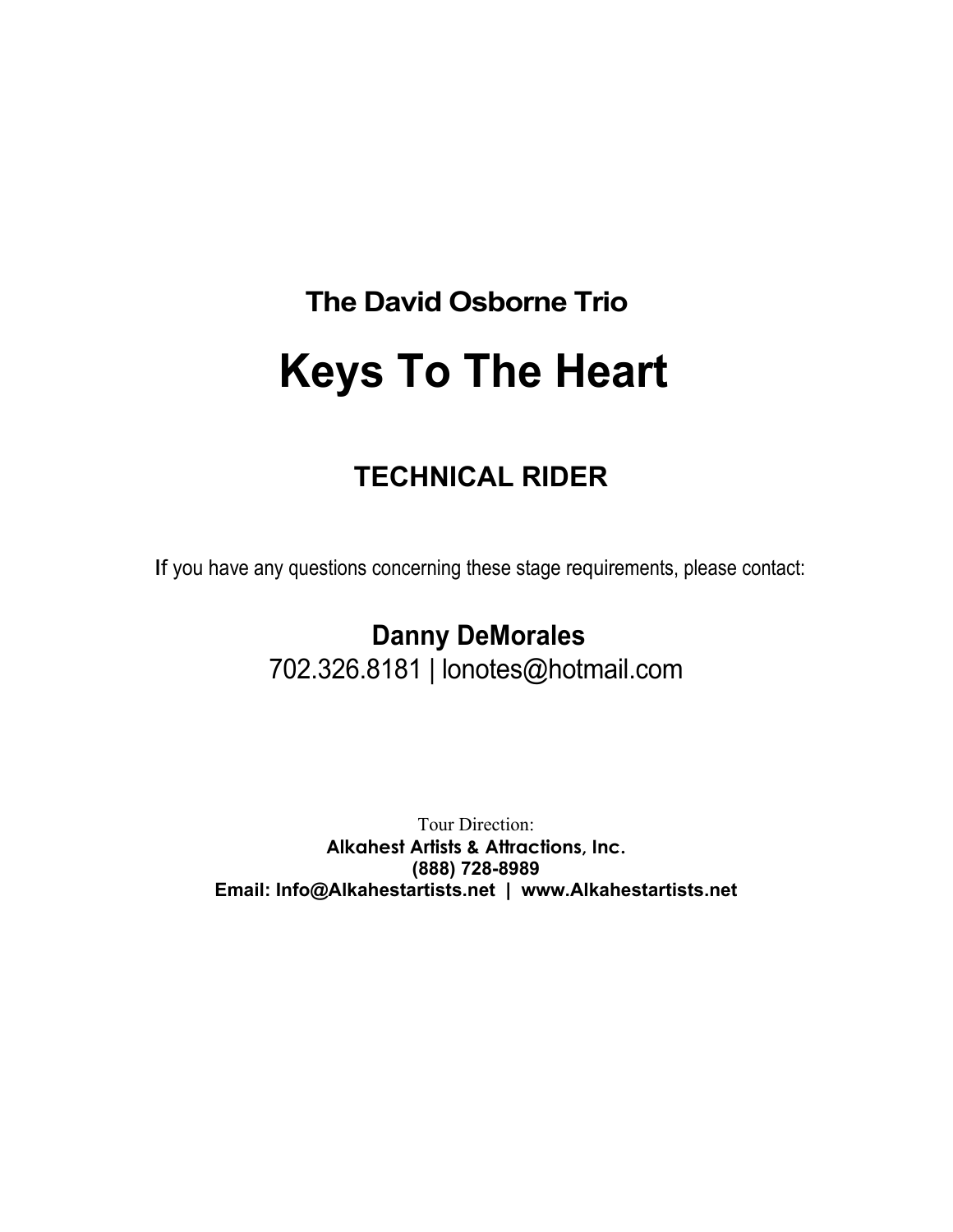# **David Osborne Trio**

**TECHNICAL RIDER**

# **IMPORTANT! PLEASE READ FIRST!**

The provisions of this rider are very important for the success of the performance. Please make every effort to provide the items and services requested. If you encounter difficulties or if your theater is not of a sufficient **size to manage these requests, please notify Danny DeMorales via email to lonotes@hotmail.com. In most cases, concerns can be resolved to the benefit of both Presenter and Artist.**

# **STAGE REQUIREMENTS**

# Platform

Staging area must be sturdy enough to hold the weight of a concert grand piano and supporting equipment (see stage plot). If the staging is portable it should be adequately reinforced and skirted. If there is no upstage masking (i.e. if a portable stage is erected on a gym floor), the platform should be piped and draped to provide crossover space. Additionally, stage left and stage right wings should be erected to provide masking for entrances and exits.

## **Dimensions**

Minimum dimensions for staging are estimated to be 30' across and 20' deep. Larger staging areas are always better.

## Piano Placement

The piano should be placed center stage, within five feet of the apron line when possible (see stage plot). If the thrust covers an orchestra pit and is incapable of accommodating the weight of the piano, the piano should be placed as close as possible to the apron. Lighting should be altered, if necessary, to allow this downstage placement.

### Risers

Although not required, the look of the stage will be greatly enhanced with the addition of an 8' by 8' riser for percussion (12" in height) and a 8' by 8' riser for drums (24" in height). See stage plot for placement.

### **Electrical**

There should be amplifiers and electronic equipment. Specifically an 800 GK Bass Head and a 4 10" speakers, Harke cabinet. If this cannot be provided for the bass equipment then any SWR bass amp will be fine.

### Miscellaneous (\*) if company is flying

A complete drum set which includes 18"or 20" bass drum, bass drum pedal, snare drum and stand. 2 or 3 mounted Tom-Tom on bass drum, 20" cymbals and stands. High hat or stock cymbals and stand, 13" high hat or stock cymbals and stand, floor tom drums, drum seat or throne. 5A drumsticks, drum brushes, and 1 pr. drum mallets.

# **PIANO**

David Osborne is a Steinway Artist. If possible, please provide a 9' (Model "D") Steinway. If a Steinway piano is not available, other acceptable pianos, in order of preference, are:

Yamaha concert grand Kawai concert grand Bosendorfer concert grand *Note: Other pianos may be acceptable, but must be approved in advance.*

The piano should be set on stage well before company arrival so that it might acclimate itself to the room. The piano must be tuned on the day of performance, to A-440. When possible, the tuner should be on call for a touch-up after the sound check and during the intermission, if needed.

*The minimum acceptable size piano is 7'*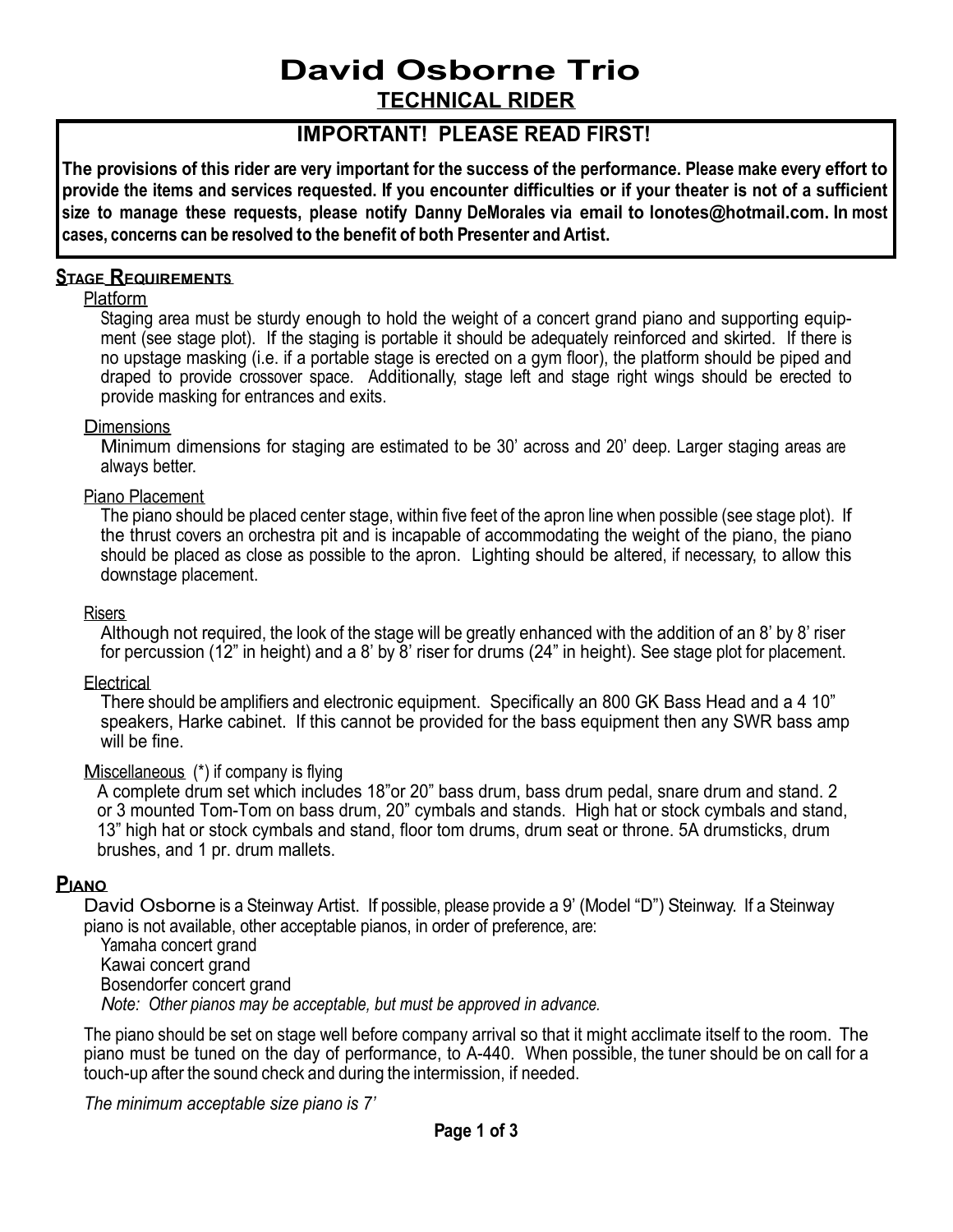# **CREW REQUIREMENTS**

The minimum crew requirement is personnel who are familiar with and experienced in the operation of house lighting and house sound. Personnel must have the authority and the expertise to rig and adjust lighting and to operate the house sound system. Additionally, one or two persons should be available to assist with the unloading and reloading of large equipment prior to and after the performance.

If the facility has a follow spot, an additional person qualified to operate the follow spot should be available. Load in will take place approximately three hours before curtain. Load out will take place immediately upon the conclusion of the concert, and runs approximately thirty minutes. Crew should be available to assist with both load in and load out, as needed.

*Presenter will be notified well in advance of the performance date with a confirmed time of arrival.*

# **LIGHTING**

The lighting system must be sufficient to meet minimum requirements for proper staging:

• Three general stage washes (a minimum of one wash is required) in Blue, Red, and Amber, on separate dimmer controls.

• Solo area lighting, each special on a separate dimmer, using licos or fresnels gelled in 'flesh pink' or 'bastard amber', on the following locations (refer to diagram):

- 1) Piano bench and keyboard
- 2) Entire piano from stage right corner of bench to stage left corner of piano
- 3) Each supporting musician's area
- One follow spot with operator (if available)
- Headset communication between all personnel
- A crewperson should be backstage right, with headset communication, throughout the performance.

*A cue sheet for each selection in the performance will be provided to the lighting person at load-in.*

# **SOUND**

The sound system must be sufficient to meet minimum requirements for a high-quality, distortion-free amplification.

Minimum requirements:

• A house system with a minimum of 3 mic lines (3 mics, 2 direct input boxes). Please refer to stage plot for placement.

• Two wedge monitors, positioned according to stage plot, with separate controls. The position of these monitors will be fine-tuned at time of load in by the company.

• If the presenter plans to make a pre-concert speech, the piano "speaking microphone" may be used.

# **DRESSING ROOMS AND HOSPITALITY**

Three dressing rooms are requested (a company dressing room, a "star" dressing room for Mr. Osborne). Each dressing room should be equipped with chairs, well-lighted mirrors, and racks or hanging space for costumes. If there are not private adjoining bathrooms, a bathroom in close proximity to the stage must be reserved for the exclusive use of the company. (When necessary, the company can use classrooms or offices as dressing areas.)

A common area (i.e. "green room") shall be furnished with a selection of 12 chilled sodas, diet Coca-Cola and bottled water. Additionally, at the presenter's discretion, the company appreciates light snack foods (fresh fruit, cookies, cheese, sandwiches, or other similar snacks.

The company would also greatly appreciate a hot meal between sound check and performance, since often there is not sufficient time to find a suitable dining facility in a nearby area. If you are able to provide this amenity, please contact us in advance, so that we might alert you to any special needs (food allergies, vegetarian meal, etc.). *The serving of a hot meal is not a requirement.*